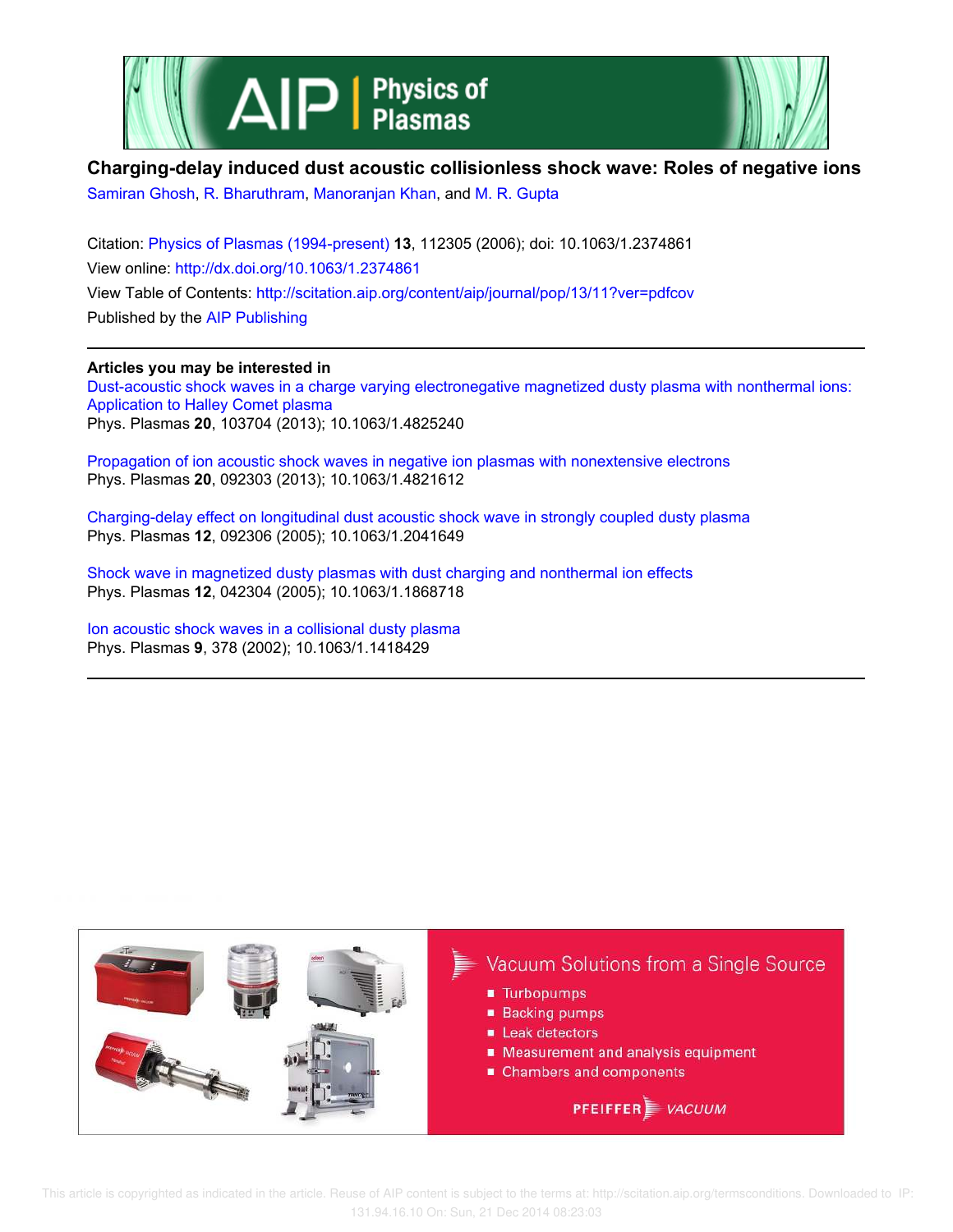# **Charging-delay induced dust acoustic collisionless shock wave: Roles of negative ions**

Samiran Ghosh<sup>a)</sup> and R. Bharuthram *University of the Witwatersrand, Private Bag 3, Wits 2050, Johannesburg, South Africa*

Manoranjan Khan and M. R. Gupta *Centre for Plasma Studies, Faculty of Science, Jadavpur University, Kolkata-700 032, India*

(Received 14 July 2006; accepted 5 October 2006; published online 16 November 2006)

The effects of charging-delay and negative ions on nonlinear dust acoustic waves are investigated. It has been found that the charging-delay induced anomalous dissipation causes generation of dust acoustic collisionless shock waves in an electronegative dusty plasma. The small but finite amplitude wave is governed by a Korteweg-de Vries Burger equation in which the Burger term arises due to the charging-delay. Numerical investigations reveal that the charging-delay induced dissipation and shock strength decreases (increases) with the increase of negative ion concentration (temperature). © 2006 American Institute of Physics. [DOI: 10.1063/1.2374861]

### **I. INTRODUCTION**

In modern technological applications<sup>1-3</sup> electronegative dusty plasmas are widely used in semiconductor materials processing,  $\frac{4}{3}$  in development of novel nanomaterials,  $\frac{5}{3}$  etc. The dust grains produced by the chemical reaction in gas or plasma-surface interaction in such plasmas can significantly affect the local as well as the global discharge characteristics for the efficient deposition of quality thin films.<sup>6</sup> The linear wave propagation characteristics of both dust acoustic and ion acoustic waves,  $7.8$  the spatial profiles of number densities of electrons, positive ions, negative ions, electron temperature, and dust charge<sup>9</sup> and also the ion drag forces on a dust  $grain<sup>10</sup>$  have been investigated in an electronegative dusty plasma. Recently, the floating potential acquired by a dust grain in a homogeneous, collisionless electronegative dusty plasma has been investigated assuming that all three sets of particle electrons, positive ions, and negative ions are Boltzmann distributed.<sup>11</sup> It has been found that due to their lower thermal velocity, the presence of negative ions reduces the dust surface potential. Moreover, such electronegative dusty plasmas can also support nonlinear phenomena (such as double layer, etc.). $^{12}$ 

In a plasma, a dispersive shock wave is generated when wave breaking due to the nonlinearity is balanced by the combined action of dispersion and dissipation. Dissipation is often caused by viscosity which arises due to collision and is taken into account by the Burger term in the KdV Burger equation.<sup>13</sup> Landau damping and particle reflection may also cause dissipation leading to the generation of the so-called collisionless shock waves. In charge varying weakly coupled (electropositive) dusty plasmas without negative ions, it is well understood that the charging-delay  $(\omega_{pd}/\nu_{ch} \le 1$  but  $\ne 0$ ,  $\omega_{pd}$  is the dust oscillation frequency and  $\nu_{ch}$  is the dust charging frequency) produces a dissipative effect for which the linear dust acoustic wave (DAW) (Ref. 14) suffers a collisionless non-Landau damping.<sup>15</sup> On the other hand in the nonlinear regime, this delay in the charging (which is known as *nonadiabatic* dust charge variation) causes an anomalous dissipation and this dissipation leads to the formation of collisionless shock waves in an electropositive dusty plasma.<sup>16</sup> Also, experimental observation<sup>17</sup> reveals that in inhomogeneous strongly coupled electropositive dusty plasmas, the dust acoustic waves becomes unstable due to the chargingdelay. Thus the nonlinear feature of dust acoustic waves in charge varying electronegative dusty plasma is very important to understand the physics of localized dust acoustic waves.

Recently, the nonlinear characteristics of dust acoustic waves in homogeneous, collisionless, unbounded electronegative dusty plasmas have been investigated incorporating both high and low charging rates of dust grains compared to the dust oscillation frequency.<sup>18</sup> But, to the best of our knowledge no study of nonlinear dust acoustic waves including charging-delay effect has been done in an electronegative dusty plasma. The main objective of this paper is to show that when viscosity, Landau damping or collisional damping effects are not important, the charging-delay induced dissipation provides an alternate physical mechanism for the generation of shock waves in an electronegative dusty plasma. Thus, in this paper, we extend our previous work $18$  on nonlinear dust acoustic waves in homogeneous, collisionless, unbounded electronegative dusty plasmas by incorporating the effect of charging-delay under the assumption  $\omega_{pd}/v_{ch} \ll 1$ but  $\neq 0$ .

The manuscript is organized in the following manner: The formulation of the problem including basic equations are given in Sec. II. Section III describes the physical assumptions, nonlinear evolution equations and solution of the problem. The numerical solution and the results of the present investigation are discussed in Sec. IV. Finally, a summary of the results is presented in Sec. V.

a)Permanent address: Government College of Engineering and Textile Technology, 4, Cantonment Road, Berhampore 742101, Murshidabad, West Bengal, India. Electronic mail: srang@yahoo.com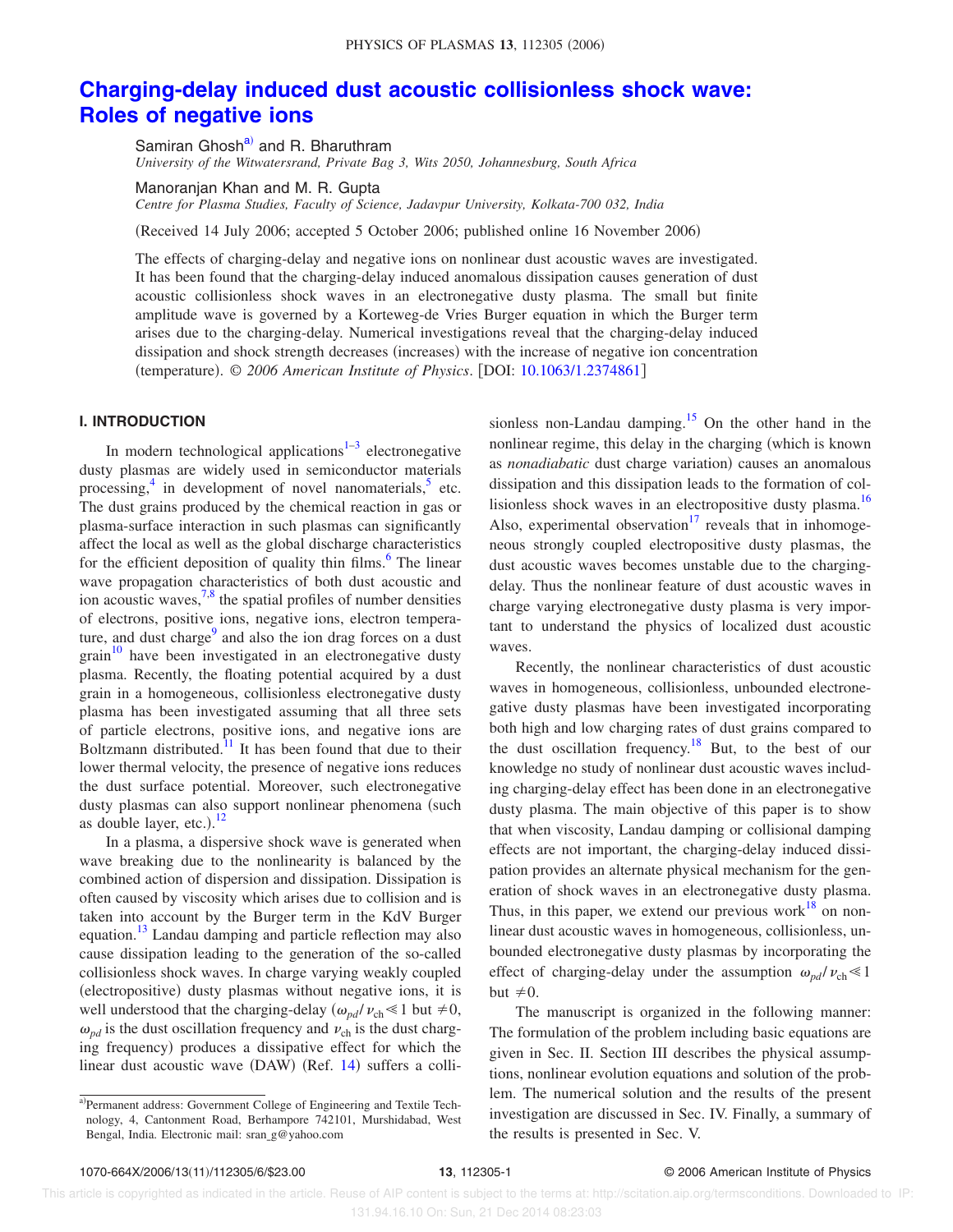#### **II. FORMULATION OF THE PROBLEM**

We consider a one-dimensional unmagnetized homogeneous, collisionless, unbounded electronegative dusty plasma whose constituents are electrons, singly charged positive and negative ions and charge fluctuating negatively charged cold dust grains. At far upstream  $x \rightarrow -\infty$ , there is a dust flow velocity  $V_0$  and the charge on the dust grain surface is  $-z_d e$ , where the plasma is assumed to be in an undisturbed uniform state  $\phi = 0$  and  $n_{\alpha} = n_{\alpha 0}$  ( $\alpha = e, +, -, d$ ) so that the charge neutrality condition becomes

$$
n_{e0} + z_d n_{d0} + n_{-0} = n_{+0}.\tag{1}
$$

In the very slow dust motion time scale, one can assume that the electrons, positive ions and negative ions are in approximately local thermodynamic equilibrium and their densities therefore follow a Boltzmann distribution:<sup>11</sup>

$$
n_e = n_{e0}e^{\Phi}, \quad n_+ = n_{+0}e^{-\Phi/\sigma_+}, \quad n_- = n_{-0}e^{\Phi/\sigma_-}, \tag{2}
$$

where  $\Phi = e\phi/T_e$ ,  $\sigma_+ = T_+ / T_e$ , and  $\sigma_- = T_- / T_e$ .

Thus the one-dimensional behavior of the DAW in unmagnetized, homogeneous, collisionless, unbounded electronegative dusty plasma is described by the following normalized fluid equations:<sup>18</sup>

$$
\partial_T N_d + \partial_X (N_d V_d) = 0,
$$
  
\n
$$
\partial_T V_d + V_d \partial_X V_d = -(-1 + Q) \partial_X \Phi,
$$
\n(3)

and the Poisson's equation

$$
\Delta \partial_X^2 \Phi = \delta e^{\Phi} + \delta_- e^{\Phi/\sigma_-} - e^{-\Phi/\sigma_+} - \Delta N_d(-1+Q), \tag{4}
$$

where  $N_d = n_d/n_{d0}$ ,  $\delta = n_{e0}/n_{+0}$ ,  $\delta = n_{-0}/n_{+0}$ ,  $\Delta = 1 - \delta - \delta$ , and  $Q_d = q_d/z_d e = -1 + Q$ , where *Q* is the fluctuating dust charge. The time  $(T)$  and space  $(X)$  scales are normalized in units of the inverse of the dust plasma frequency  $\omega_{pd} = \sqrt{n_{d0} z_d^2 e^2 / \epsilon_0 m_d}$  and dust Debye length  $\lambda_d$ (= $\sqrt{\epsilon_0 T_e / z_d n_{d0} e^2}$ ), respectively. The dust relative velocity  $V_d$ (=*V*−*V*<sub>0</sub>) is normalized in units of the dust acoustic speed  $c_d = \sqrt{z_d T_e / m_d}$ .

The normalized dust charging equation is<sup>18</sup>

$$
\left(\frac{\omega_{pd}}{v_{\rm ch}}\right)(\partial_T Q + V_d \partial_X Q) = \frac{(I_e + I_+ + I_-)}{z_d e v_{\rm ch}}.\tag{5}
$$

Also it is assumed that the dust flow velocity  $V_0$  is much smaller than the thermal velocities of electron, positive ion, and negative ion. Thus the normalized expressions for the electron current  $(I_e)$ , positive ion current  $(I_+)$ , and negative ion current  $(I_$ ) for spherical dust grains of radius  $r_0$  are as  $follows:$ <sup>11</sup>

$$
I_e = -J_e e^{(\Phi + z(-1+Q))};
$$
\n
$$
I_+ = J_+ e^{-\Phi/\sigma_+} \left[ 1 - \frac{z(-1+Q)}{\sigma_+} \right]; \quad I_- = -J_- e^{(\Phi + z(-1+Q))/\sigma_-}
$$
\n(6)

where,  $J_j = \pi r_0^2 e \sqrt{\frac{8T_j}{\pi m}}$  $\frac{8T_j}{\pi m_j} n_{j0}$ , *j*=*e*, +,−, and *z*= $\frac{z_d e^2}{4 \pi \epsilon_0 r_0}$  $\frac{c_d c}{4 \pi \epsilon_0 r_0 T_e}$ . In the above,  $\nu_{ch} = \frac{r_0}{\sqrt{\pi}}$  $\frac{r_0}{\sqrt{\pi}} \frac{\omega_{p+}^2}{V_{t+}}$  $\frac{\omega_{p+}^2}{V_{t+}}(1+\frac{\sigma_++z+\mu_-)}{V_{t+}}$  is the dust charging frequency and  $\mu = \delta_-\sqrt{m_+T_+/m_-T_-}(1-\delta_-)e^{-z/\sigma_-}$ .

#### **III. NONLINEAR EVOLUTION EQUATIONS**

To employ the reductive perturbation technique for the investigation of nonlinear characteristics of dust acoustic waves, we introduce the stretched coordinate  $\xi = \sqrt{\epsilon}(X - \Lambda T);$  $\tau = \epsilon^{3/2}T$ , where  $\Lambda = V_{\text{ph}} - V_0$  and  $V_{\text{ph}}$  is the normalized linear phase velocity of the dust acoustic wave. The dynamical variables  $N_d$ ,  $V_d$ ,  $Q$  and the electrostatic potential  $\Phi$  are expanded in powers of  $\epsilon$  as follows:

$$
f = f^{(0)} + \sum_{i=1}^{\infty} \epsilon^i f^{(i)}; \quad f = N_d, Q, V_d, \Phi
$$
 (7)

where  $f^{(0)} = 1$  for  $N_d$  and  $= 0$  for  $\Phi$ ,  $Q$  and  $V_d$ , respectively, and  $\epsilon$  is a small parameter, measuring the wave amplitude or weakness of the wave dispersion. Now applying the stretching and perturbation expansion  $(7)$  to the dynamical Eqs.  $(3)$ and (4), and equating the terms in the lowest powers of  $\epsilon$ , we obtain

$$
V_d^{(1)} = \Lambda N_d^{(1)}; \quad \Phi^{(1)} = -\Lambda^2 N_d^{(1)}; \n\Delta N_d^{(1)} = \Delta Q^{(1)} - \left(\frac{1}{\sigma_+} + \frac{\delta_-}{\sigma_-} + \delta\right) \Phi^{(1)}
$$
\n(8)

and equating the terms of next higher order of  $\epsilon$  and using  $(8)$  we obtain the following equations:

$$
\partial_{\tau} N_d^{(1)} + 2\Lambda N_d^{(1)} \partial_{\xi} N_d^{(1)} = \Lambda \partial_{\xi} N_d^{(2)} - \partial_{\xi} V_d^{(2)},
$$
  
\n
$$
\Lambda \partial_{\tau} N_d^{(1)} + \Lambda^2 N_d^{(1)} \partial_{\xi} N_d^{(1)} - \Lambda^2 Q^{(1)} \partial_{\xi} N_d^{(1)} = \Lambda \partial_{\xi} V_d^{(2)} + \partial_{\xi} \Phi^{(2)},
$$
 (9)  
\n
$$
\Lambda^2 \Delta \partial_{\xi}^2 N_d^{(1)} = \Delta (Q^{(2)} - N_d^{(2)}) - \frac{\Lambda^4}{2} \left( \frac{\partial}{\partial z} - \frac{1}{\sigma_+^2} + \delta \right) N_d^{(1)^2}
$$
  
\n
$$
- \left( \frac{1}{\sigma_+} + \frac{\partial}{\sigma_-} + \delta \right) \Phi^{(2)} + \Delta N_d^{(1)} Q^{(1)}.
$$

#### **A. Charging-delay effect: Nonadiabatic charge variation**

To include the effect of delay in the dust charging time scale  $({\sim} \nu_{ch}^{-1})$  with respect to the dust oscillation time scale  $({\sim} \omega_{pd}^{-1})$ , we assume that  $\omega_{pd}/\nu_{ch} \le 1$  but ≠0 and also to make the nonlinear perturbation consistent with that of  $(6)$ , we consider the following scaling: $16$ 

$$
\frac{\omega_{pd}}{\nu_{\rm ch}} = \nu_d \sqrt{\epsilon},\tag{10}
$$

where  $\nu_d \approx O(1)$ . Later in the numerical section, the validity of the above assumption and scaling are justified on the basis of plasma parameters relevant to laboratory electronegative dusty plasmas. Using the above scaling in Eq.  $(5)$  together with  $(6)$  and equating the terms in lowest and next to lowest powers of  $\epsilon$ , we obtain

$$
Q^{(1)} = -\beta_{ch}\Phi^{(1)}; \quad \beta_{ch} = \frac{(1+\sigma_{+})(z+\sigma_{+})}{z\sigma_{+}(1+z+\sigma_{+}+\mu_{-})}
$$
(11)

and

 This article is copyrighted as indicated in the article. Reuse of AIP content is subject to the terms at: http://scitation.aip.org/termsconditions. Downloaded to IP: 131.94.16.10 On: Sun, 21 Dec 2014 08:23:03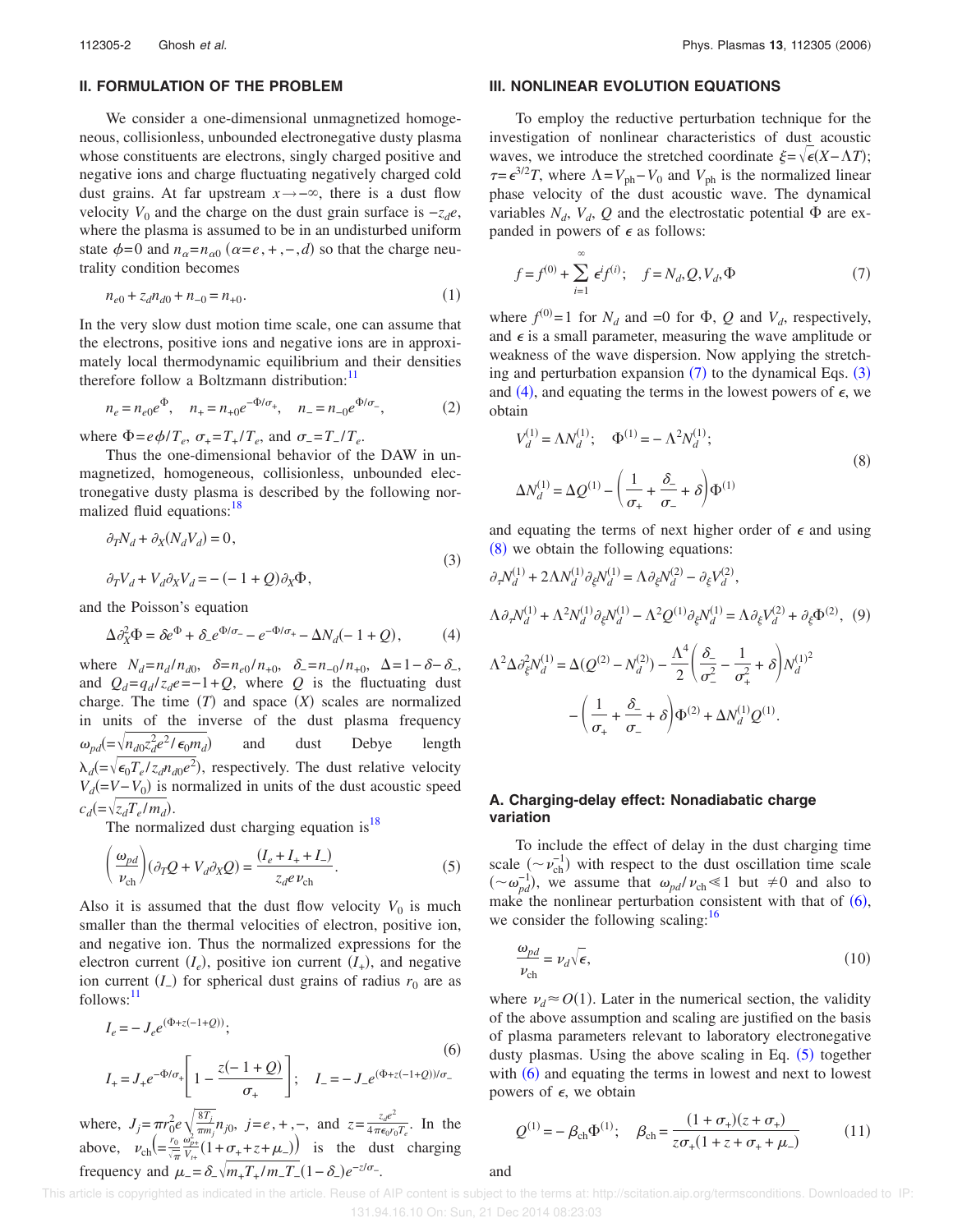$$
Q^{(2)} = \nu_d \Lambda \partial_{\xi} Q^{(1)} + \frac{\beta_{\rm ch} \sigma_+ A_2}{2(1 + \sigma_+)} \Phi^{(1)2} - \frac{z^2 \beta_{\rm ch} \sigma_+ A_1}{2(1 + \sigma_+)} Q^{(1)2} - \beta_{\rm ch} \Phi^{(2)} + \frac{z \beta_{\rm ch} A_3}{(1 + \sigma_+)(z + \sigma_+)} Q^{(1)} \Phi^{(1)},
$$
(12)

where  $A_1 = 1 + \frac{\mu_-(1+\sigma_-)}{\sigma_-(z+\sigma_+)}$ ,  $A_2 = \frac{1}{\sigma_z^2}$  $\frac{1}{\sigma_{+}^{2}} - A_{1}$  and  $A_{3} = 1 - \sigma_{+}(z + \sigma_{+})$ 

 $-\frac{\mu_{-}\sigma_{+}(1+\sigma_{-})}{\sigma}$  $\frac{1}{\sigma_{-}}$ . The value of  $\Lambda$  self-consistently follows from (8) and  $(11)$ :

$$
\Lambda = -\sqrt{\Delta/\left(\beta_{\text{ch}} + \frac{1}{\sigma_{+}} + \frac{\delta_{-}}{\sigma_{-}} + \delta\right)} \Rightarrow V_{ph}
$$

$$
= V_{0} - \sqrt{\Delta/\left(\beta_{\text{ch}} + \frac{1}{\sigma_{+}} + \frac{\delta_{-}}{\sigma_{-}} + \delta\right)}.
$$
(13)

Here the negative sign is taken because of the fact that for the generation of the shock waves the dust flow velocity  $(V_0)$ at far upstream is much greater than the wave phase velocity  $(V_{\text{ph}})$ .

Finally combining  $(9)$  and  $(10)$  and using  $(8)$  and  $(11)$ , we derive the following KdV-Burger equation for nonlinear dust acoustic waves in unmagnetized, homogeneous, collisionless, unbounded electronegative dusty plasma:

$$
\partial_{\tau} N_d^{(1)} + \alpha N_d^{(1)} \partial_{\xi} N_d^{(1)} + \beta \partial_{\xi}^3 N_d^{(1)} = \mu_{\rm ch} \partial_{\xi}^2 N_d^{(1)},\tag{14}
$$

where

$$
\alpha = \frac{\Lambda^3}{2} \left[ \frac{3}{\Delta} \left( \frac{1}{\sigma_+} + \frac{\delta_-}{\sigma_-} + \delta \right) + \frac{\Lambda^2}{\Delta} \left( \left( \frac{\delta_-}{\sigma_-^2} - \frac{1}{\sigma_+^2} + \delta \right) + \frac{\Lambda \beta_{\text{ch}} \sigma_+ A_4}{1 + \sigma_+} \right) \right]; \quad \beta = \frac{\Lambda^3}{2} \tag{15}
$$

with  $A_4 = \left(1 + \frac{\mu_-(1+\sigma_-)}{\sigma_-(z+\sigma_+)}\right) (z\beta_{ch} - 1)^2 + \frac{2z\beta_{ch}}{\sigma_+(\overline{z+\sigma_+})}$  $\frac{2z\beta_{\rm ch}}{\sigma_{+}(z+\sigma_{+})}-\frac{1}{\sigma_{-}^2}$  $\frac{1}{\sigma^2}$ , and  $\mu_{ch} = \frac{\nu_d \beta_{ch} \Delta^2}{2}$  $\frac{\beta_{\rm ch}\Delta^2}{2}\bigg(\beta_{\rm ch}\Delta+\frac{1}{\sigma}\bigg)$  $\sigma_{\scriptscriptstyle +}$  $+\frac{\delta_-}{\delta_-}$  $\sigma_{-}$  $+\delta$ <sup>-2</sup> .  $(16)$ 

Using the expression for  $\nu_d$  from Eq. (10), the Burger term  $\mu_{ch}$  can be rewritten in the following form in terms of actual physical parameters:

$$
\sqrt{\epsilon}\mu_{ch} = \frac{1}{2} \left( \frac{\omega_{pd}}{\nu_{ch}} \right) \frac{\beta_{ch} \left( \frac{z_d n_{d0}}{n_{+0}} \right)^2}{\left( \frac{z_d n_{d0}}{n_{+0}} \beta_{ch} + \frac{T_e}{T_+} + cn_{-0} n_{+0} \frac{T_e}{T_-} + \frac{n_{e0}}{n_{+0}} \right)^2}
$$

$$
= \frac{1}{2} \left( \frac{\omega_{pd}}{\nu_{ch}} \right) \frac{\beta_{ch} \left( \frac{z_d n_{d0}}{n_{e0}} \right)^2}{\left( 1 + \frac{z_d n_{d0}}{n_{e0}} \beta_{ch} + \frac{n_{+0}}{n_{e0}} \frac{T_e}{T_+} + \frac{n_{-0}}{n_{e0}} \frac{T_e}{T_-} \right)^2}.
$$
(17)

The expression  $(16)$  shows that the Burger term, i.e., the dissipative term  $\mu_{ch}$  disappears if we put  $\nu_d=0$ , as it should be because  $\nu_d = 0$  implies that the left-hand side of Eq. (4) = 0 i.e.,  $I_e + I_+ + I_- = 0$ . In this case the dust charge  $q_d$  is in local equilibrium state providing an approximate description of the charge state of a dust grain and produces no dissipative



FIG. 1. Variation of coefficient of Burger term  $\mu_{ch}$  [Eq. (17)] with  $\delta$ <sup>-</sup>(= $n_{-0}/n_{+0}$ ) for  $\sigma$ <sub>+</sub>(= $T$ <sub>+</sub>/ $T$ <sub>e</sub>)=0.1 and for different  $\sigma$ <sup>-</sup>(= $T$ <sup>-</sup>/ $T$ <sub>e</sub>). The different curves are: (a)  $\sigma_{-} = 0.01$ ; (b)  $\sigma_{-} = 0.1$ .

effects.<sup>19</sup> Also note that  $\mu_{ch}=0$  for  $\Delta\left(1-\delta-\delta\right)=\frac{z_d n_{d0}}{n_{d0}}$  $\frac{d^{n}d0}{n_{+0}}$  = 0; this is expected as  $\Delta=0$  implies the absence of charged dust grains and consequently no charge fluctuation. Hence, the Burger term or dissipation arises due to the charging-delay effect ( $\nu_d \neq 0$ ) under the assumption  $\omega_{pd}/\nu_{ch} \leq 1$  but  $\neq 0$ . The expression for  $\mu_{ch}$  [Eq. (17)] also shows that the chargingdelay induced dissipation decreases with an increase of negative ion concentration, but it increases with an increase of negative ion temperature. The variation of  $\epsilon^{1/2}$   $\mu_{ch}$  with negative ion concentration is shown in Fig. 1 for different negative ion temperature.

#### **B. Solution**

The KdV-Burger equation  $(14)$  is not analytically exactly solvable. To find the numerical solutions of  $(14)$ , transforming this equation to the wave frame  $\eta = V_f \tau + \xi$  and then integrating twice we obtain the following second order ordinary differential equation

$$
d_{\eta}^{2} N_{d}^{(1)} = (V_{f}/\beta) N_{d}^{(1)} - (\alpha/2\beta) N_{d}^{(1)^{2}} - (\mu_{\rm ch}/\beta) d_{\eta} N_{d}^{(1)}.
$$
 (18)

Fixed point analysis of this equation shows that, this equation possesses two fixed points  $(N_d^{(1)}=0, d_\eta N_d^{(1)}=0)$  and  $(N_d^{(1)} = 2V_f / \alpha, d_p N_d^{(1)} = 0)$ . The first one is a saddle point and second one is a stable focus or a stable node according as the parameter

$$
\mu = \frac{\mu_{\rm ch}}{2\sqrt{V_f \beta}} \langle \text{or} \rangle 1. \tag{19}
$$

A stable focus corresponds to oscillatory shock and hence the condition for oscillatory shock is

$$
\mu < 1 \Rightarrow \frac{\omega_{pd}}{\nu_{ch}} < \sqrt{2(M-1)} \frac{\left(\Delta \beta_{ch} + \delta + \frac{1}{\sigma_{+}} + \frac{\delta_{-}}{\sigma_{-}}\right)}{\Delta \beta_{ch}}, \quad (20)
$$

where  $M = 1 + \epsilon \frac{V_f}{\Lambda}$  $\frac{U}{\Lambda}$  is the Mach number. On the other hand, a stable node corresponds to monotonic shock and hence the condition for monotonic shock is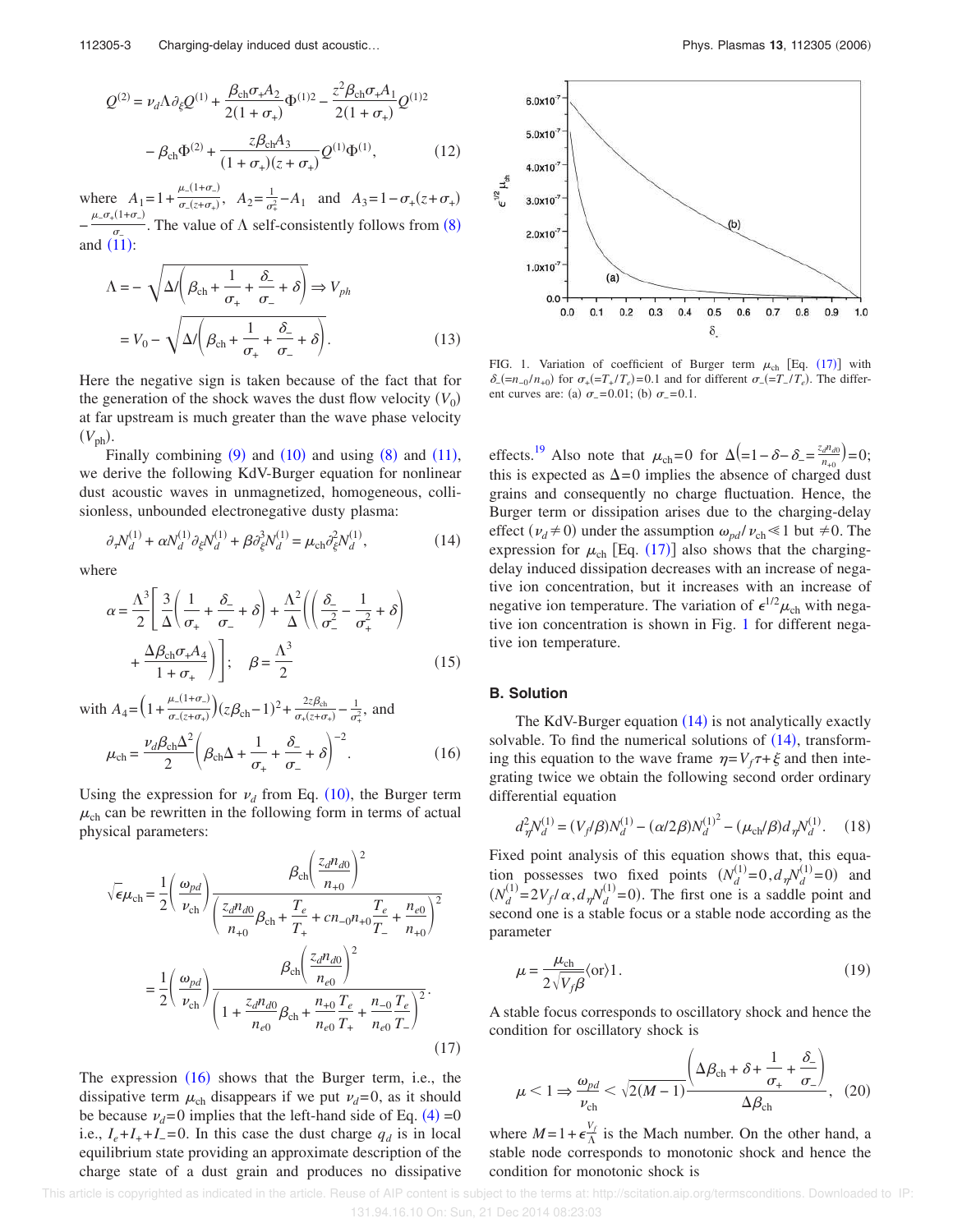

FIG. 2. Variation of  $N_d^{(1)}$  [Eq. (18)] with  $\eta$  for weak dissipation  $\nu_d \sim 0.1$ : Oscillatory shock structure. The plasma parameters are  $\sigma_{+} = \sigma_{-} = 0.1$ ,  $\delta = 0.4$ .

$$
\mu > 1 \Rightarrow \frac{\omega_{pd}}{\nu_{ch}} > \sqrt{2(M-1)} \frac{\left(\Delta \beta_{ch} + \delta + \frac{1}{\sigma_{+}} + \frac{\delta_{-}}{\sigma_{-}}\right)}{\Delta \beta_{ch}}.
$$
 (21)

The shock strength of the dust acoustic shock wave in an electronegative dusty plasma is given by

$$
\begin{aligned} \left[\epsilon N_d^{(1)}\right]_{\text{max}} &= \epsilon (2V_f/\alpha) \\ &= 2\Lambda (M-1)/\alpha \\ &= (2(M-1)/\alpha) \sqrt{\Delta/\left(\beta_{\text{ch}}\Delta + \frac{1}{\sigma_+} + \frac{\delta_-}{\sigma_-} + \delta\right)}. \end{aligned} \tag{22}
$$

The variation of shock strength is plotted in Fig. 4 against  $\delta = n_{-0}/n_{+0}$  for different  $\sigma = T_{-}/T_e$ . Since the potential is negative  $(\Phi^{(1)} = -\Lambda^2 N_d^{(1)}; N_d^{(1)} > 0)$ , the negatively charged dust is energized by passing shock waves to

$$
E = -z_d e \phi = -z_d T_e \Phi = -z_d T_e [\epsilon \Phi^{(1)}]_{\text{max}}
$$
  
=  $z_d T_e \Lambda^2 [\epsilon N_d^{(1)}]_{\text{max}} = 2(M - 1) \frac{z_d T_e \Lambda^3}{\alpha}.$  (23)

*For laboratory electronegative dusty plasmas*  $E/(M-1)Z_dT_e$ is plotted in Fig. 5 against  $\delta$ <sub>-</sub> for different  $\sigma$ <sub>-</sub>.

It should be noted that in the case of  $\mu \ge 1$  i.e., if the dissipation due to charging-delay is much greater than the wave dispersion ( $\mu_{ch} \gg \beta$ ), the nonlinear dust acoustic wave is governed by the Burger equation

$$
\partial_{\tau} N_d^{(1)} + \alpha N_d^{(1)} \partial_{\xi} N_d^{(1)} = \mu_{\rm ch} \partial_{\xi}^2 N_d^{(1)}.
$$
 (24)

Transforming the above Burger equation  $(24)$  to the wave frame  $\eta = V_f \tau + \xi$ , one can easily find the analytic solution of the Burger equation in the following form:

$$
N_d^{(1)} = N[1 + \tanh(\eta/L)]; \quad L = 2\mu_{ch}/V_f \tag{25}
$$

subject to the boundary conditions  $N_d^{(1)}$ ,  $d_n N_d^{(1)} \rightarrow 0$  as  $\eta \rightarrow -\infty$ , which exhibits monotonic shock (double layer) solutions. In the above *N* is the shock amplitude,  $V_f = \alpha N$  is the velocity of the shock and *L* is the shock width.



FIG. 3. Variation of  $N_d^{(1)}$  [Eq. (18)] with  $\eta$  for moderate dissipation  $\nu_d \sim 1$ : Monotonic shock transition. The physical parameters are the same as in Fig. 2.

#### **IV. NUMERICAL SOLUTION AND DISCUSSIONS**

For numerical computations, we use the following representative plasma parameters. In modern technology, for  $Ar<sup>+</sup> – F<sup>-</sup>$  electronegative dusty plasmas,<sup>8</sup> which are often used for ultrafine and highly selective etching of polysilicon<sup>4</sup>  $(n_{+0} \sim 4 \times 10^{17} \text{ m}^{-3}, \quad n_{d0} \sim 4 \times 10^{13} \text{ m}^{-3}, \quad T_e = 2 \text{ eV}, \quad T$ =0.1 eV, *T*<sub>+</sub>=0.2 eV, *m*<sub>−</sub>∼3.2×10<sup>-26</sup> kg, *m*<sub>+</sub>∼6.69  $\times 10^{-26}$  kg, dust mass density  $\rho_d \sim 1.5 \times 10^3$  kg m<sup>-3</sup>) and also for  $\text{SiH}_3^+$ - $\text{SiH}_3^-$  electronegative dusty plasmas,<sup>9</sup> which are often used for efficient deposition of quality thin films<sup>6</sup>  $(n_{+0}$  ~ 2 × 10<sup>17</sup> m<sup>-3</sup>,  $n_{d0}$  ~ 5 × 10<sup>13</sup> m<sup>-3</sup>,  $T_e$  = 2 eV,  $T_e$  ≈  $T_+$ =0.035 eV,  $m_$  ≈  $m_+$  ~ 5.2 × 10<sup>-26</sup> kg, dust mass density  $\rho_d$  ~ 1.5 × 10<sup>3</sup> kg m<sup>-3</sup>). The negative ion-positive ion number density ratio  $\delta_- (=n_{-0}/n_{+0})$  as a function of nondimensional dusty plasma parameter *z* is given by the following equilibrium current balance equation:

$$
\delta_{-} = \frac{n_{-0}}{n_{+0}} = \frac{(1 - \Delta)e^{-z} - \left(1 + \frac{z}{\sigma_{+}}\right)\sqrt{\frac{\sigma_{+}m_{e}}{m_{+}}}}{e^{-z} - e^{-z/\sigma_{-}}\sqrt{\frac{\sigma_{-}m_{e}}{m_{-}}}}; \quad \Delta = zP
$$
\n(26)

where  $P = 4\pi r_0 n_{d0} \lambda^2$  and  $\lambda = \sqrt{\epsilon_0 T_e / n_{i0} e^2}$ . We observe that for  $r_0$ =0.1  $\mu$ m and  $\delta$ <sub>=</sub>=0.4,  $\omega_{pd}$  and  $\nu_{ch}$  are, respectively, ~5.6  $\times 10^4$  s<sup>-1</sup>, 4.5  $\times 10^4$  s<sup>-1</sup>, and  $\sim 4.1 \times 10^6$  s<sup>-1</sup>, 4  $\times 10^6$  s<sup>-1</sup> so that  $\omega_{pd}/v_{ch}$  are, respectively,  $\sim 1.4 \times 10^{-2}$  and  $\sim 1.1 \times 10^{-2}$ . Thus these values of  $\omega_{pd}/v_{ch}$  justify the scaling (10) on the basis of which the charging equation  $(5)$  is approximated.

Figure 1 shows that the coefficient of Burger term [Eq. (17)] decreases (increases) monotonically with the increase of  $\delta = \frac{n_{-0}}{n_{+0}}(\sigma = T_{-}/T_e)$  [Fig. 1, curves (a) and (b)]. Thus the dissipation arising due to charging-delay decreases increases) with the increase of negative ion density (temperature). Because of the lower thermal velocity of negative ions than electrons, the magnitude of the dust surface potential *z* in an electronegative dusty plasma is reduced which implies the reduction of dust charge magnitude  $|q_d|$  and hence decreases the charging-delay induced dissipation. On the other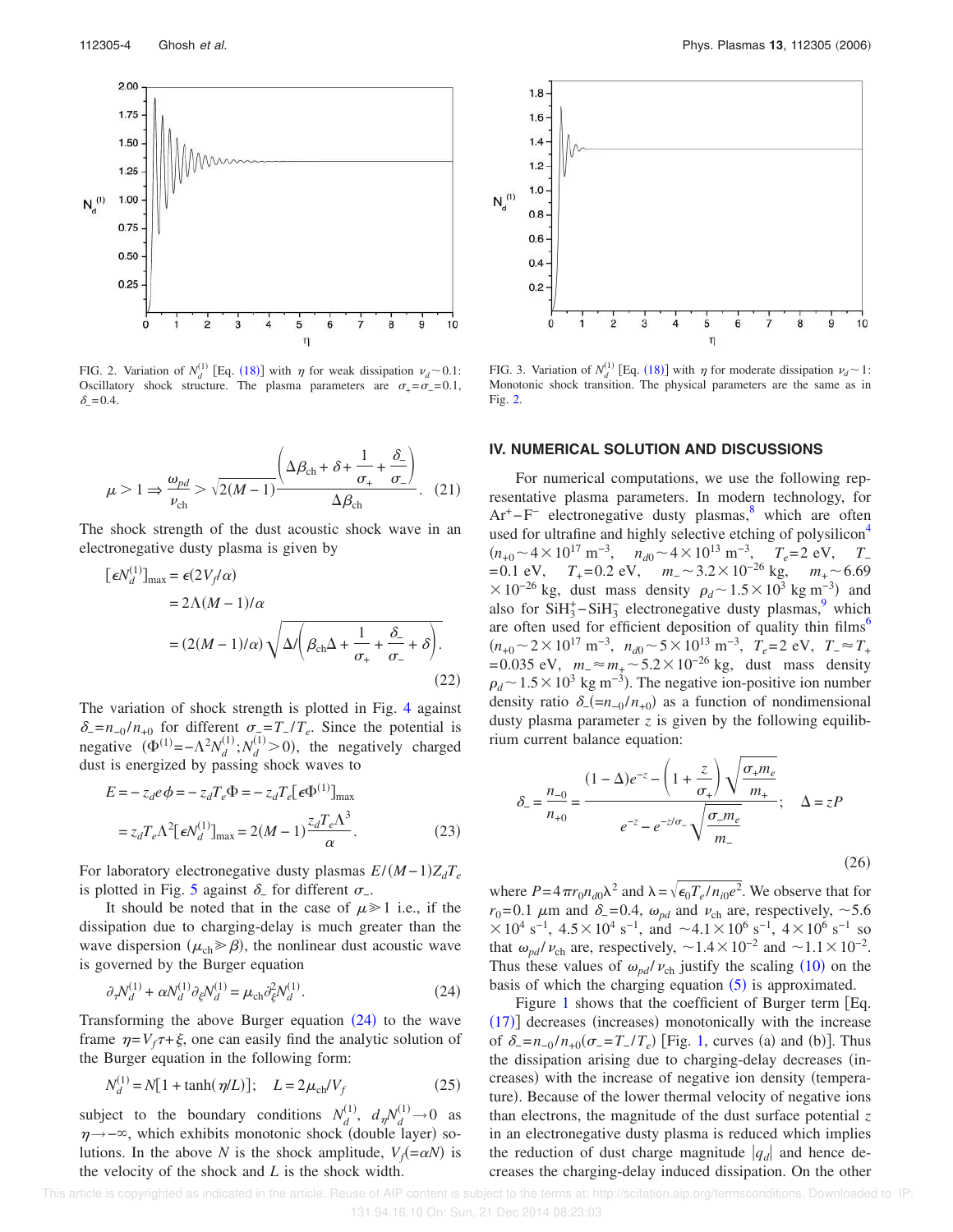

FIG. 4. Variation of shock strength as given by Eq.  $(22)$  with  $\delta$ <sub>-</sub> for  $\sigma_{+} = 0.1$ , Mach number *M* = 2, and for different  $\sigma_{-}$ . The different curves are: (a)  $\sigma_- = 0.01$ ; (b)  $\sigma_- = 0.1$ .

hand with an increase of negative ion temperature, the thermal velocity of the negative ion increases which implies the increment of the magnitude of the dust surface potential  $(\alpha q_d)$  and hence increase the dissipation.

Starting from a small perturbation of the boundary conditions  $N_d^{(1)}$ ,  $d_{\eta}N_d^{(1)} \rightarrow 0$  as  $\eta \rightarrow -\infty$  at far upstream and upon numerical integration of Eq. (18) by the Runge-Kutta-Fehlberg method, it is seen that the perturbation develops into a shock wave. Prototypes of dust acoustic shock wave structures (oscillatory nature for weak dissipation in Fig. 2 and monotonic shock transition for moderate dissipation in Fig. 3) are shown in Figs. 2 and 3. The observed shock wave is of a compressional type. This shock wave occurs due to the fact that the delay in the charging process causes decay of the dust charge magnitude and consequently plays the role of dissipative mechanism on dust fluid by decreasing the driving force  $(\alpha q_d)$  causing dust motion. This charging-delay induced anomalous dissipation and the dispersive effects tend to strike a balance with the wave breaking nonlinear forces and under suitable condition gives rise to a generation of shock waves in an electronegative dusty plasma.

The variations of shock strength  $[Eq. (22)]$  are shown in Fig. 4. It is seen that shock strength decreases with the increase of  $\delta$ , i.e., negative ion concentration, whereas it increases with the increase of  $\sigma_-,$  i.e., negative ion temperature [Fig. 4, curves (a) and  $(b)$ ].

Figure  $\overline{5}$  shows the plot of the energy  $E$  (with suitable normalization)  $[Eq. (23)]$  to which the negatively charged dust grains are raised by the negative potential of the passing electrostatic shock. This figure shows that the energy *E* behaves in a qualitatively similar fashion as done by shock strength.

#### **V. SUMMARY**

The results of the present investigation can be summarized as follows:

(1) It is shown that the delay in the charging processes  $(\omega_{pd}/\nu_{ch} \le 1 \text{ but } \ne 0)$  causes anomalous dissipation represented by the term  $\mu_{ch} \partial_{\xi}^2 N_d^{(1)}$  in the KdV-Burger equation (14) describing small but finite amplitude dust acoustic shock waves in electronegative dusty plasmas. It is collisionless shock in the sense that no viscous or damping effects resulting from collisions between dust and plasma particles are involved.

(2) The structure of steady small amplitude shocks given by Eq.  $(18)$  are shown in Figs. 1 and 2. The transition from upstream to far downstream state changes from being of oscillatory to monotonic nature as charging-delay induced dissipation  $\mu_{ch}$  increases. The observed shock wave is of the compressional type with dust density enhancement.

(3) The presence of negative ions reduce the chargingdelay induced dissipation (Fig. 1), the shock strength (Fig. 4) and also the energy *E* to which dust grains are raised by passing shock waves (Fig. 5). Thus the dust acoustic wave in an electropositive (absence of negative ions) dusty plasma



FIG. 5. Variations of  $E = \text{Energy}$  [as given by Eq.  $(23)$ ] to which dust grains are raised by passing shock waves with  $\delta$ <sub>-</sub>. The physical parameters are the same as in Fig. 4.

This article is copyrighted as indicated in the article. Reuse of AIP content is subject to the terms at: http://scitation.aip.org/termsconditions. Downloaded to IP: 131.94.16.10 On: Sun, 21 Dec 2014 08:23:03